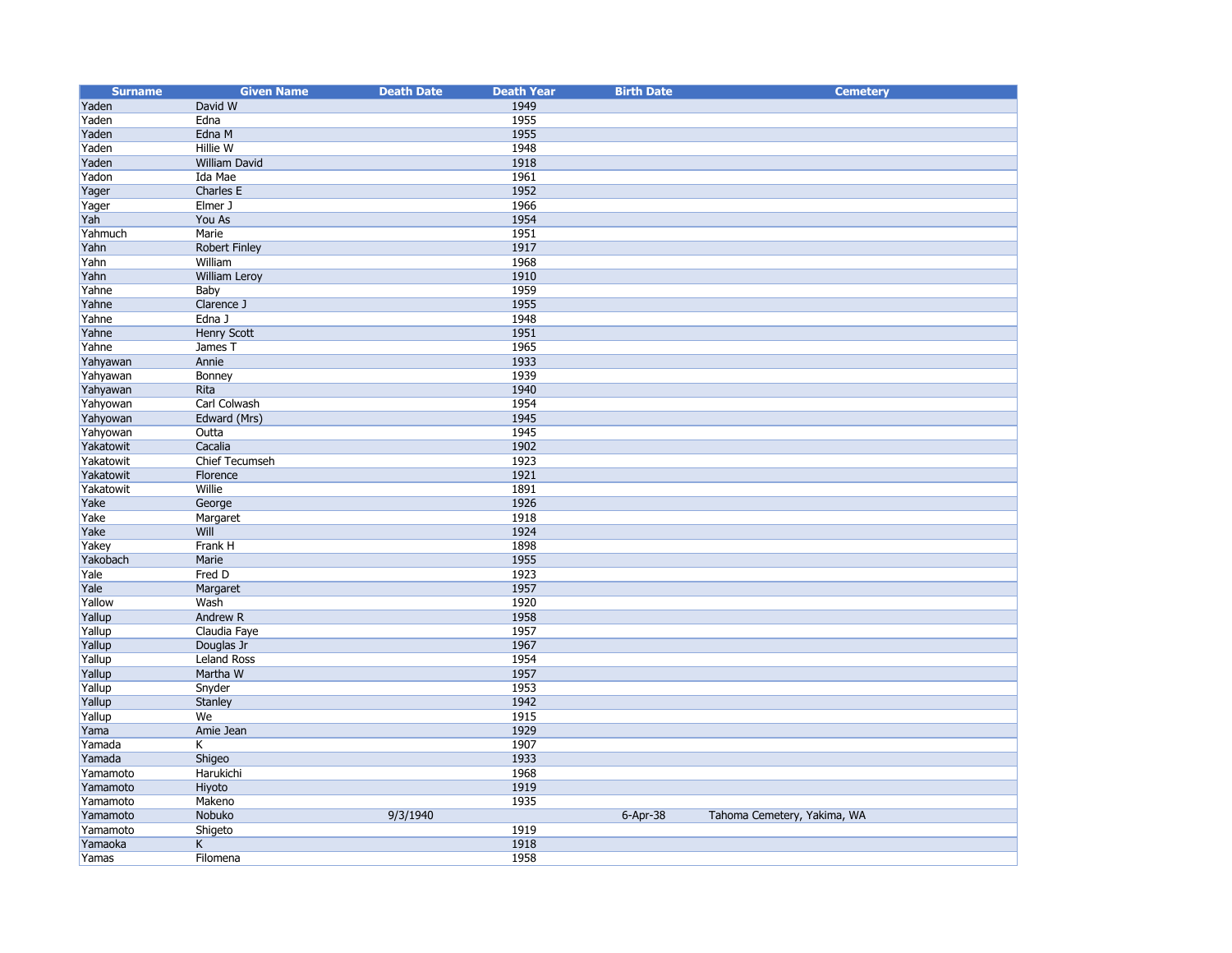| <b>Surname</b> | <b>Given Name</b>       | <b>Death Date</b> | <b>Death Year</b> | <b>Birth Date</b> | <b>Cemetery</b>             |
|----------------|-------------------------|-------------------|-------------------|-------------------|-----------------------------|
| Yamas          | Filomeno                |                   | 1958              |                   |                             |
| Yamasaki       | Ken                     |                   | 1913              |                   |                             |
| Yamasaki       | Yaye                    |                   | 1913              |                   |                             |
| Yamauchi       | Hisaki                  |                   | 1950              |                   |                             |
| Yamauchi       | Karai George            |                   | 1950              |                   |                             |
| Yamauchi       | Kual George             |                   | 1950              |                   |                             |
| Yamemoto       | Sagitaro                |                   | 1961              |                   |                             |
| Yami           | Amie                    |                   | 1929              |                   |                             |
| Yamoaka        | K (Mrs)                 |                   | 1918              |                   |                             |
| Yamobu         | Tasiyi                  |                   | 1934              |                   |                             |
| Yancey         | Damon Channing          |                   | 1969              |                   |                             |
| Yanez          | Elida G                 |                   | 1957              |                   |                             |
| Yanez          | Esteban A               |                   | 1969              |                   |                             |
| Yang           | Chan Li                 |                   | 1949              |                   |                             |
| Yantis         | Richard                 |                   | 1960              |                   |                             |
| Yantzer        | Angeline                |                   | 1965              |                   |                             |
| Yantzer        | Anton                   |                   | 1948              |                   |                             |
| Yaowishmet     | Cumsapum (Mrs)          |                   | 1928              |                   |                             |
| Yapeensah      | Phillip John            |                   | 1960              |                   |                             |
| Yapolowite     | Dollie                  |                   | 1906              |                   |                             |
| Yappensah      | John                    |                   | 1919              |                   |                             |
| Yappunsah      | Sow Way                 |                   | 1922              |                   |                             |
| Yapwishmet     | Child                   |                   | 1911              |                   |                             |
| Yapwishmet     | Felix                   |                   | 1921              |                   |                             |
| Yarber         | Lynn A                  |                   | 1958              |                   |                             |
| Yarberry       | James W                 |                   | 1954              |                   |                             |
| Yarbrough      | Charles D               |                   | 1950              |                   |                             |
| Yarbrough      | Debra D                 |                   | 1947              |                   |                             |
| Yarbrough      | Lafe Smith              |                   | 1964              |                   |                             |
|                | Flora E                 |                   | 1968              |                   |                             |
| Yarger         | Lillian Lenore          |                   | 1945              |                   |                             |
| Yarger         | Muriel Grace            |                   | 1924              |                   |                             |
| Yarger         | Una G                   |                   | 1961              |                   |                             |
| Yarger         | William H               |                   | 1959              |                   |                             |
| Yarger         |                         |                   | 1968              |                   |                             |
| Yarnall        | Beulah Beryl            |                   | 1954              |                   |                             |
| Yarnell        | Lew D                   |                   | 1923              |                   |                             |
| Yasuda         | Ito                     |                   |                   | 17-Nov-38         |                             |
| Yasuda         | James Nolino<br>Allan R | 9/8/1940          | 1953              |                   | Tahoma Cemetery, Yakima, WA |
| Yates          | Charles Jess            |                   | 1938              |                   |                             |
| Yates          |                         |                   |                   |                   |                             |
| Yates          | Clarence J              |                   | 1942<br>1935      |                   |                             |
| Yates          | Clinton Elmer           |                   |                   |                   |                             |
| Yates          | Edgar E                 |                   | 1956<br>1920      |                   |                             |
| Yates          | Gilbert                 |                   |                   |                   |                             |
| Yates          | Gilbert                 |                   | 1927              |                   |                             |
| Yates          | <b>Gladys M</b>         |                   | 1927              |                   |                             |
| Yates          | Grace Ida               |                   | 1926              |                   |                             |
| Yates          | Ina Mae                 |                   | 1918              |                   |                             |
| Yates          | Ina May                 |                   | 1918              |                   |                             |
| Yates          | <b>Jerry</b>            |                   | 1951              |                   |                             |
| Yates          | Laura H                 |                   | 1950              |                   |                             |
| Yates          | Mary                    |                   | 1947              |                   |                             |
| Yates          | Nathaniel H             |                   | 1904              |                   |                             |
| Yates          | Odell C                 |                   | 1967              |                   |                             |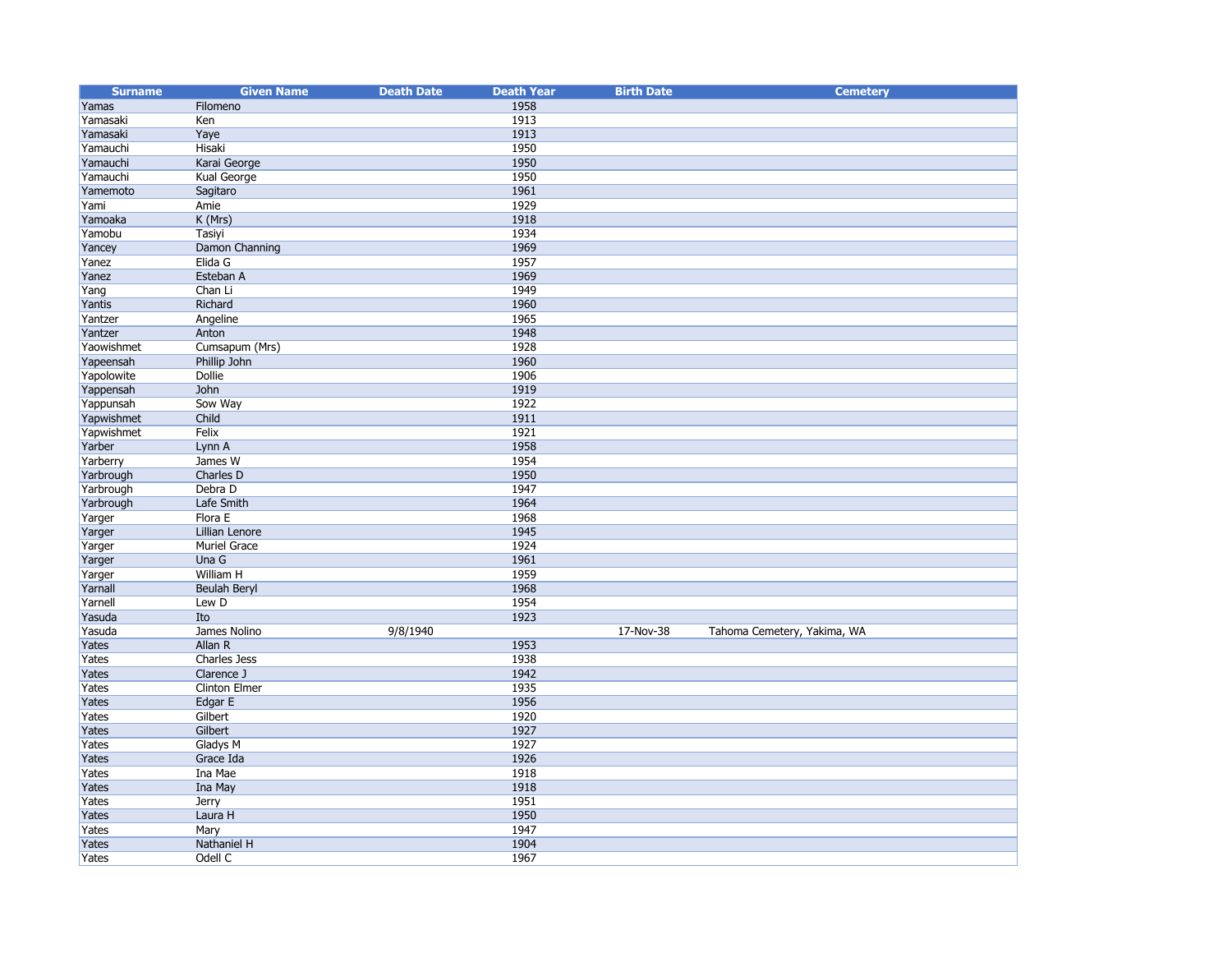| <b>Surname</b>   | <b>Given Name</b>      | <b>Death Date</b> | <b>Death Year</b> | <b>Birth Date</b> | <b>Cemetery</b>                   |
|------------------|------------------------|-------------------|-------------------|-------------------|-----------------------------------|
| Yates            | Ora E                  |                   | 1916              |                   |                                   |
| Yates            | Ruth D                 |                   | 1948              |                   |                                   |
| Yates            | Thomas Karl            |                   | 1940              |                   |                                   |
| Yates            | William Corbett        |                   | 1965              |                   |                                   |
| Yato             | Baby                   |                   | 1920              |                   |                                   |
| Yauckton         | Susan                  |                   | 1919              |                   |                                   |
| Yaurito          | Baby                   |                   | 1946              |                   |                                   |
| Yaw              | Belle                  |                   | 1945              |                   |                                   |
| Yaw              | <b>Billy H</b>         |                   | 1935              |                   |                                   |
| Yaw              | <b>Emmett B</b>        |                   | 1954              |                   |                                   |
| Yaw              | <b>Robert Campbell</b> |                   | 1949              |                   |                                   |
| Yaw              | William Henry          |                   | 1954              |                   |                                   |
| Ybarra           | Esmerolds              |                   | 1958              |                   |                                   |
| Ybarra           | Helen Lorraine         |                   | 1943              |                   |                                   |
| Ybarra           | Irma D                 |                   | 1964              |                   |                                   |
| Ybarra           | Samuel Brian           |                   | 1908              |                   |                                   |
| Ybarra           | Victor Gaime           |                   | 1961              |                   |                                   |
| Yeachel          | George                 |                   | 1928              |                   |                                   |
| Yeackel          | Catherine S            |                   | 1911              |                   |                                   |
| Yeackel          | John W                 |                   | 1959              |                   |                                   |
| Yeager           | Clara                  |                   | 1959              |                   |                                   |
| Yeager           | Dolores Mae            |                   | 1935              |                   |                                   |
| Yeager           | Emma L                 |                   | 1961              |                   |                                   |
| Yeager           | Ernest G               |                   | 1920              |                   |                                   |
| Yeager           | Estella                |                   | 1935              |                   |                                   |
| Yeager           | Estella May            |                   | 1956              |                   |                                   |
| Yeager           | Frank                  |                   | 1915<br>1923      |                   |                                   |
| Yeager<br>Yeager | George<br>Infant       |                   | 1941              |                   |                                   |
| Yeager           | Infant                 |                   | 1959              |                   |                                   |
| Yeager           | Isaac P                |                   | 1969              |                   |                                   |
| Yeager           | James                  |                   | 1941              |                   |                                   |
| Yeager           | Jerry                  |                   | 1959              |                   |                                   |
| Yeager           | Joe Gault              |                   | 1911              |                   |                                   |
| Yeager           | Joseph                 |                   | 1941              |                   |                                   |
| Yeager           | Joseph C               |                   | 1966              |                   |                                   |
| Yeager           | Mary                   |                   | 1921              |                   |                                   |
| Yeager           | Mary                   |                   | 1962              |                   |                                   |
| Yeager           | Perry                  |                   | 1934              |                   |                                   |
| Yeager           | <b>Richard Cornell</b> |                   | 1925              |                   |                                   |
| Yeager           | Volmer                 |                   | 1941              |                   |                                   |
| Yeaman           | Edward J               |                   | 1966              |                   |                                   |
| Yearin           | Minnie                 |                   | 1925              |                   |                                   |
| Yearout          | Fred R                 |                   | 1960              |                   |                                   |
| Yearout          | Hazel M                |                   | 1957              |                   |                                   |
| Yearout          | Ida June               |                   | 1921              |                   |                                   |
| Yearout          | Mary F                 | 8/13/1968         |                   |                   | Sunnyside Cemetery, Sunnyside, WA |
| Yearout          | Maxine                 |                   | 1936              |                   |                                   |
| Yearout          | Rosetta                |                   | 1958              |                   |                                   |
| Yearout          | S <sub>L</sub>         |                   | 1961              |                   |                                   |
| Yearout          | <b>Sally Claire</b>    |                   | 1930              |                   |                                   |
| Yearout          | Samuel J               |                   | 1949              |                   |                                   |
| Yeates           | L Earl                 |                   | 1920              |                   |                                   |
| Yeates           | Mary E                 |                   | 1945              |                   |                                   |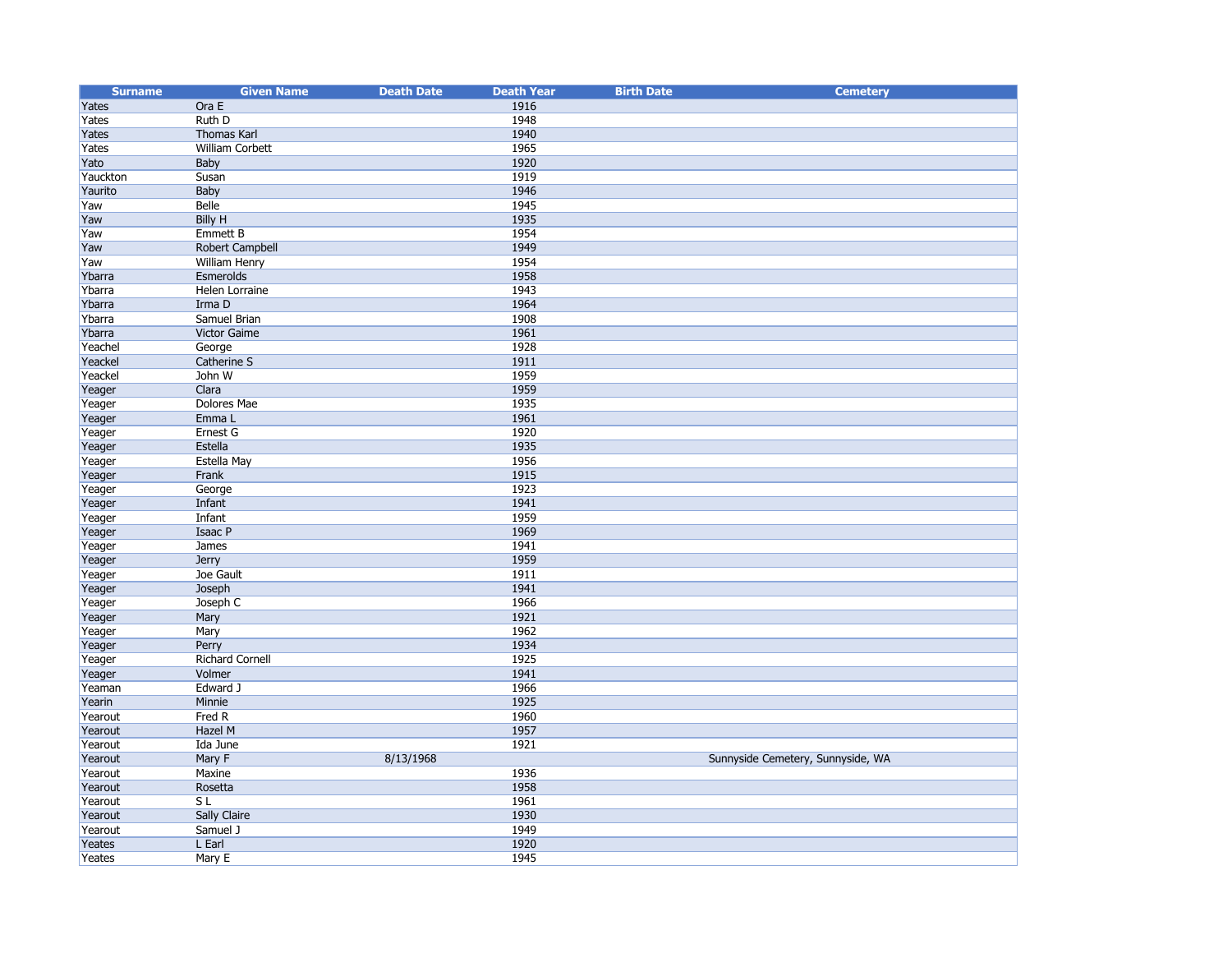| <b>Surname</b> | <b>Given Name</b> | <b>Death Date</b> | <b>Death Year</b> | <b>Birth Date</b> | <b>Cemetery</b>                                 |
|----------------|-------------------|-------------------|-------------------|-------------------|-------------------------------------------------|
| Yeates         | N <sub>H</sub>    |                   | 1904              |                   |                                                 |
| Yeates         | Roy               |                   | 1893              |                   |                                                 |
| Yeats          | Clarence J        |                   | 1942              |                   |                                                 |
| Yeck           | Lee               |                   | 1937              |                   |                                                 |
| Yee            | How               |                   | 1904              |                   |                                                 |
| Yee            | She Fon           |                   | 1918              |                   |                                                 |
| Yei            | Yoshino (Mrs)     |                   | 1919              |                   |                                                 |
| Yeigh          | Frank A           |                   | 1963              |                   |                                                 |
| Yeigh          | Patricia Laverda  |                   | 1942              |                   |                                                 |
| Yeisley        | Clarence J        |                   | 1916              |                   |                                                 |
| Yeisley        | Gilbert           |                   | 1928              |                   |                                                 |
| Yeisley        | Minnie A          |                   | 1936              |                   |                                                 |
| Yelchinchin    | Henry             |                   | 1913              |                   |                                                 |
| Yeley          | Doris Louise      |                   | 1942              |                   |                                                 |
| Yelich-Chin    | Helen             |                   | 1950              |                   |                                                 |
| Yell           | Robert N          |                   | 1961              |                   |                                                 |
| Yellowwolf     | Mabel             | 1/15/1962         |                   |                   | Reservation Community Memorial Park, Wapato, WA |
| Yemowat        | Child             |                   | 1925              |                   |                                                 |
| Yemowat        | Elaine            |                   | 1929              |                   |                                                 |
| Yemowat        | Harrey            |                   | 1927              |                   |                                                 |
| Yemowat        | Ilva              |                   | 1926              |                   |                                                 |
| Yemowat        | James J           |                   | 1935              |                   |                                                 |
| Yemowat        | Joseph            |                   | 1929              |                   |                                                 |
| Yemowat        | Josephine         |                   | 1936              |                   |                                                 |
| Yemowat        | Kearney           |                   | 1923              |                   |                                                 |
| Yemowat        | Seymore           |                   | 1967              |                   |                                                 |
| Yemowat        | Weshum            |                   | 1933              |                   |                                                 |
| Yemowit        | Sarah             |                   | 1930              |                   |                                                 |
| Yeo            | Elizabeth U       |                   | 1941              |                   |                                                 |
| Yeo            | Elizabeth V       |                   | 1941              |                   |                                                 |
| Yeo            | Fred              |                   | 1945              |                   |                                                 |
| Yeo            | Martha Ann        |                   | 1956              |                   |                                                 |
| Yeoman         | Robert S          |                   | 1939              |                   |                                                 |
| Yergen         | Charles W         |                   | 1948              |                   |                                                 |
| Yergen         | Ernestine         |                   | 1931              |                   |                                                 |
| Yergen         | Ursula Emilie     |                   | 1965              |                   |                                                 |
| Yergen         | William           |                   | 1918              |                   |                                                 |
| Yerka          | Marjean           |                   | 1935              |                   |                                                 |
| Yerka          | Maryjean          |                   | 1935              |                   |                                                 |
| Yerkan         | Randi Renee       |                   | 1955              |                   |                                                 |
| Yerke          | Fred              |                   | 1951              |                   |                                                 |
| Yerke          | John              |                   | 1965              |                   |                                                 |
| Yerkes         | Frank             |                   | 1944              |                   |                                                 |
| Yerkes         | Nettie M          |                   | 1961              |                   |                                                 |
| Yerxa          | Frances Elizabeth |                   | 1950              |                   |                                                 |
| Yes-mow-at     | Mary Ann          |                   | 1899              |                   |                                                 |
| Yes-mow-at     | Yawhotowite       |                   | 1926              |                   |                                                 |
| Yesmowit       | Christina Lucy    |                   | 1932              |                   |                                                 |
| Yeto           | Baby              |                   | 1916              |                   |                                                 |
| Yeto           | Baby              |                   | 1920              |                   |                                                 |
| Yetter         | <b>Billy E</b>    |                   | 1936              |                   |                                                 |
| Yetter         | Child             |                   | 1912              |                   |                                                 |
| Yetter         | David H           |                   | 1924              |                   |                                                 |
| Yetter         | Diana M           |                   | 1926              |                   |                                                 |
|                |                   |                   |                   |                   |                                                 |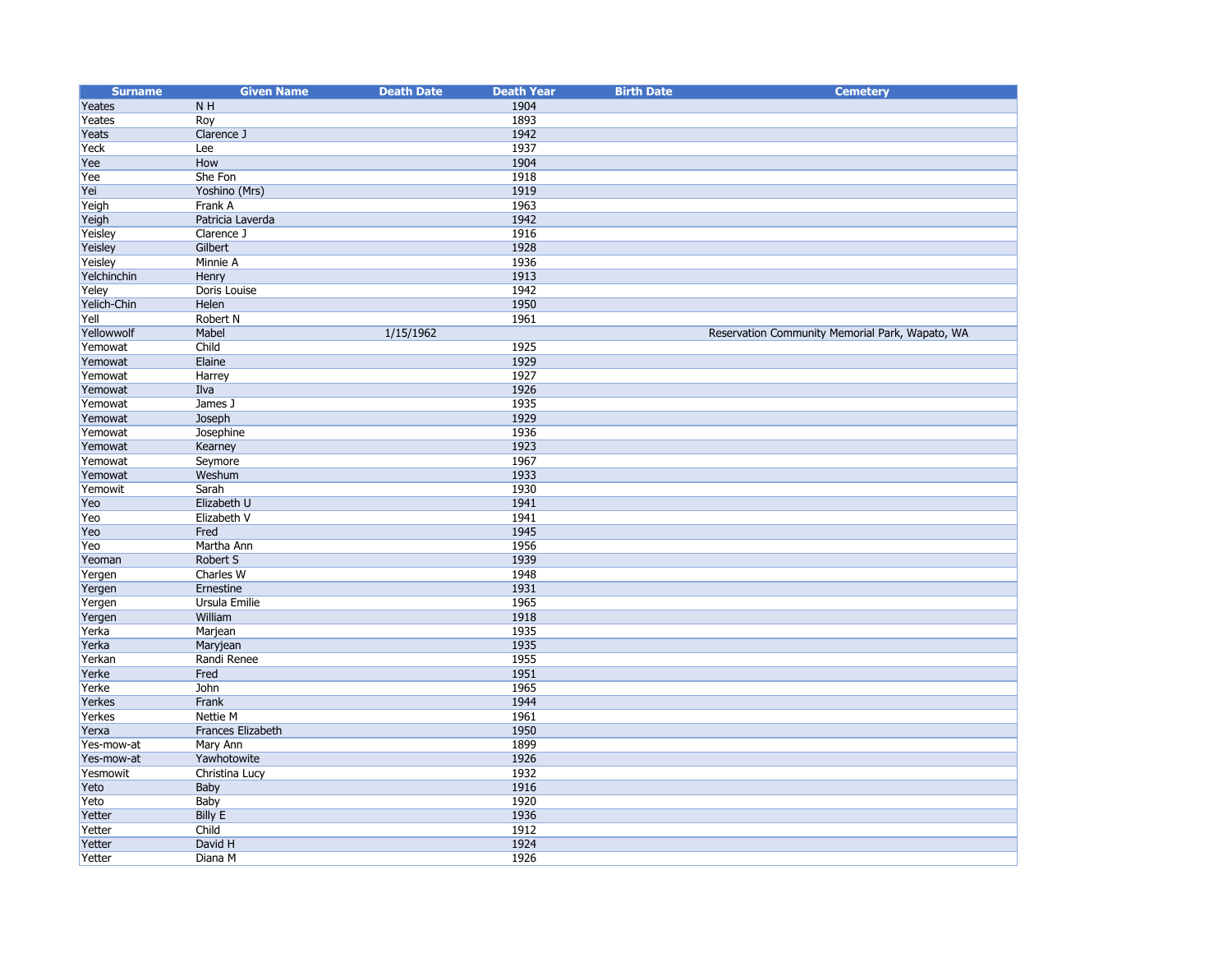| <b>Surname</b> | <b>Given Name</b>   | <b>Death Date</b> | <b>Death Year</b> | <b>Birth Date</b> | <b>Cemetery</b> |
|----------------|---------------------|-------------------|-------------------|-------------------|-----------------|
| Yetter         | Eugene              |                   | 1922              |                   |                 |
| Yetter         | Harold W            |                   | 1936              |                   |                 |
| Yetter         | Johanna A           |                   | 1938              |                   |                 |
| Yetter         | M E                 |                   | 1912              |                   |                 |
| Yetter         | Minnie              |                   | 1924              |                   |                 |
| Yetter         | W Eugene            |                   | 1936              |                   |                 |
| Ygesia         | Gines               |                   | 1965              |                   |                 |
| Ylilelo        | Alma                |                   | 1963              |                   |                 |
| Ylilelo        | Henry               |                   | 1946              |                   |                 |
| Ylitalo        | Henry               |                   | 1946              |                   |                 |
| Yoccum         | Harold F            |                   | 1952              |                   |                 |
| Yochum         | Edna A              |                   | 1936              |                   |                 |
| Yocum          | Elizabeth Kent      |                   | 1967              |                   |                 |
| Yocum          | Maude Dee           |                   | 1937              |                   |                 |
| Yoder          | Barbara Elizabeth   |                   | 1951              |                   |                 |
| Yoder          | David Foster        |                   | 1954              |                   |                 |
| Yoder          | Faye                |                   | 1919              |                   |                 |
| Yoder          | William Tee         |                   | 1931              |                   |                 |
| Yoeman         | George B            |                   | 1946              |                   |                 |
| Yoerger        | <b>Arthur Merle</b> |                   | 1957              |                   |                 |
| Yoerger        | Estella A           |                   | 1936              |                   |                 |
| Yogoff         | Todor               |                   | 1940              |                   |                 |
| Yohann         | Agnes E             |                   | 1953              |                   |                 |
| Yohann         | Fred                |                   | 1945              |                   |                 |
| Yohann         | Martha              |                   | 1957              |                   |                 |
| Yohann         | William             |                   | 1965              |                   |                 |
| Yohiowyan      | Eliza               |                   | 1921              |                   |                 |
| Yohmuch        | Maria               |                   | 1951              |                   |                 |
| Yohn           | Robert B            |                   | 1941              |                   |                 |
| Yohumeh        | Alice               |                   | 1894              |                   |                 |
| Yohumuch       | Maria               |                   | 1951              |                   |                 |
| Yohyawan       | Grace A             |                   | 1925              |                   |                 |
| Yoke           | Alex                |                   | 1949              |                   |                 |
| Yoke           | Elsie               |                   | 1954              |                   |                 |
| Yoke           | Infant              |                   | 1908              |                   |                 |
| Yoke           | Jim                 |                   | 1943              |                   |                 |
| Yoke           | Joseph              |                   | 1897              |                   |                 |
| Yoke           | Lottie              |                   | 1914              |                   |                 |
| Yoke           | Olivia              |                   | 1917              |                   |                 |
| Yoke           | Walter Isaac        |                   | 1958              |                   |                 |
| Yoke           | Willard L           |                   | 1956              |                   |                 |
| Yolanda        | Ashley              |                   | 1964              |                   |                 |
| Yolo           | <b>Asunta Mary</b>  |                   | 1928              |                   |                 |
| Yolo           | Genoa B             |                   | 1965              |                   |                 |
| Yolo           | John W              |                   | 1948              |                   |                 |
| Yolo           | Kathleen Maria      |                   | 1954              |                   |                 |
| Yolo           | Louis Lee           |                   | 1932              |                   |                 |
| Yolo           | Paul                |                   | 1924              |                   |                 |
| Yolo           | Paul                |                   | 1937              |                   |                 |
| Yolo           | Wendell             |                   | 1927              |                   |                 |
| Yolo           | Wendell             |                   | 1934              |                   |                 |
| Yonekawa       | Baby                |                   | 1925              |                   |                 |
| Yonekawa       | Kiyoshi             |                   | 1956              |                   |                 |
| Yong           | Chong               |                   | 1908              |                   |                 |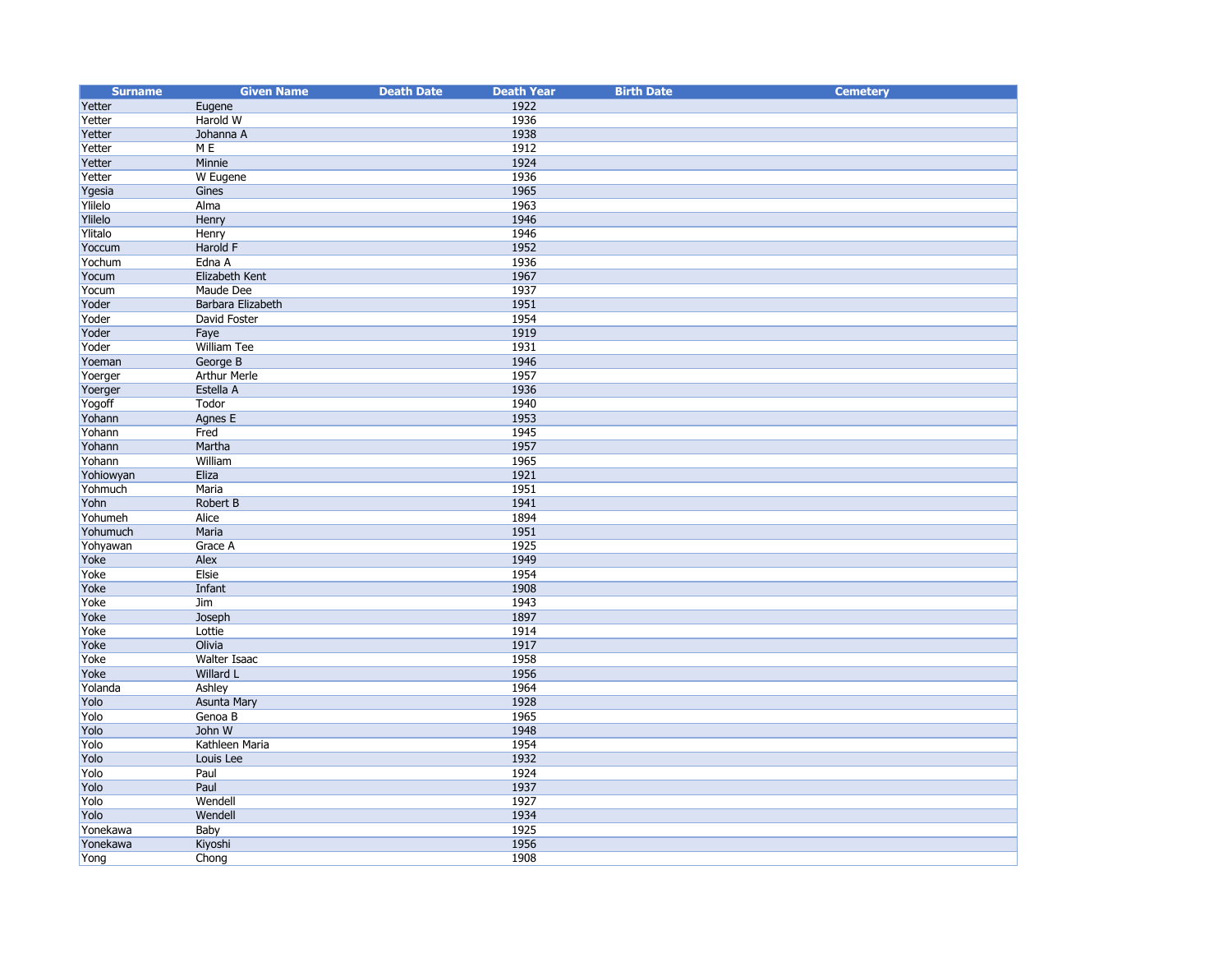| <b>Surname</b> | <b>Given Name</b>   | <b>Death Date</b> | <b>Death Year</b> | <b>Birth Date</b> | <b>Cemetery</b> |
|----------------|---------------------|-------------------|-------------------|-------------------|-----------------|
| Yopwishmet     | Tecumtka            |                   | 1911              |                   |                 |
| York           | Ashby               |                   | 1962              |                   |                 |
| York           | Ashlie Gabriel      |                   | 1967              |                   |                 |
| York           | Bertha Irene        |                   | 1967              |                   |                 |
| York           | <b>Blanche Mae</b>  |                   | 1968              |                   |                 |
| York           | Charles C           |                   | 1958              |                   |                 |
| York           | Eugene William      |                   | 1961              |                   |                 |
| York           | George              |                   | 1933              |                   |                 |
| York           | Herman              |                   | 1938              |                   |                 |
| York           | Oakie B             |                   | 1949              |                   |                 |
| York           | Oscar F             |                   | 1950              |                   |                 |
| York           | William E           |                   | 1943              |                   |                 |
| York           | William Z           |                   | 1921              |                   |                 |
| Yoshida        | Matsujiro           |                   | 1928              |                   |                 |
| Yoshikane      | Kuranosuke          |                   | 1939              |                   |                 |
| Yoshimura      | Toneyoshi           |                   | 1908              |                   |                 |
| Yoshioka       | Juzo                |                   | 1916              |                   |                 |
| Yost           | Albert H            |                   | 1926              |                   |                 |
| Yost           | Baby                |                   | 1927              |                   |                 |
| Yost           | Ellen M             |                   | 1956              |                   |                 |
| Yost           | Frances             |                   | 1929              |                   |                 |
| Yost           | Francis             |                   | 1929              |                   |                 |
| Yost           | George              |                   | 1932              |                   |                 |
| Yost           | Henry L             |                   | 1959              |                   |                 |
| Yother         | Oliver              |                   | 1936              |                   |                 |
| Yothers        | Howard E            |                   | 1957              |                   |                 |
| Yotter         | Henry               |                   | 1923              |                   |                 |
| Yotter         | Olive               |                   | 1936              |                   |                 |
| You            | Wong                |                   | 1959              |                   |                 |
| Youmans        | George B            |                   | 1946              |                   |                 |
| Youmans        | Roy A               |                   | 1944              |                   |                 |
| Young          | Ada Salome          |                   | 1955              |                   |                 |
| Young          | <b>Adolph H</b>     |                   | 1964              |                   |                 |
| Young          | Agnes B             |                   | 1936              |                   |                 |
| Young          | Alice               |                   | 1927              |                   |                 |
| Young          | <b>Alvie P</b>      |                   | 1948              |                   |                 |
| Young          | Amanda              |                   | 1928              |                   |                 |
| Young          | Ambrose L           |                   | 1950              |                   |                 |
| Young          | Amelia M            |                   | 1941              |                   |                 |
| Young          | Arlie               |                   | 1964              |                   |                 |
| Young          | Arthur              |                   | 1947              |                   |                 |
| Young          | Aubert N            |                   | 1951              |                   |                 |
| Young          | August              |                   | 1911              |                   |                 |
| Young          | B G                 |                   | 1944              |                   |                 |
| Young          | Baby                |                   | 1922              |                   |                 |
| Young          | Baby                |                   | 1928              |                   |                 |
| Young          | Baby                |                   | 1942              |                   |                 |
| Young          | Bennie H            |                   | 1904              |                   |                 |
| Young          | Bernard A           |                   | 1965              |                   |                 |
| Young          | <b>Bernard Paul</b> |                   | 1922              |                   |                 |
| Young          | Bert W              |                   | 1950              |                   |                 |
| Young          | Betty               |                   | 1930              |                   |                 |
| Young          | C Hugh              |                   | 1958              |                   |                 |
| Young          | Carl E              |                   | 1960              |                   |                 |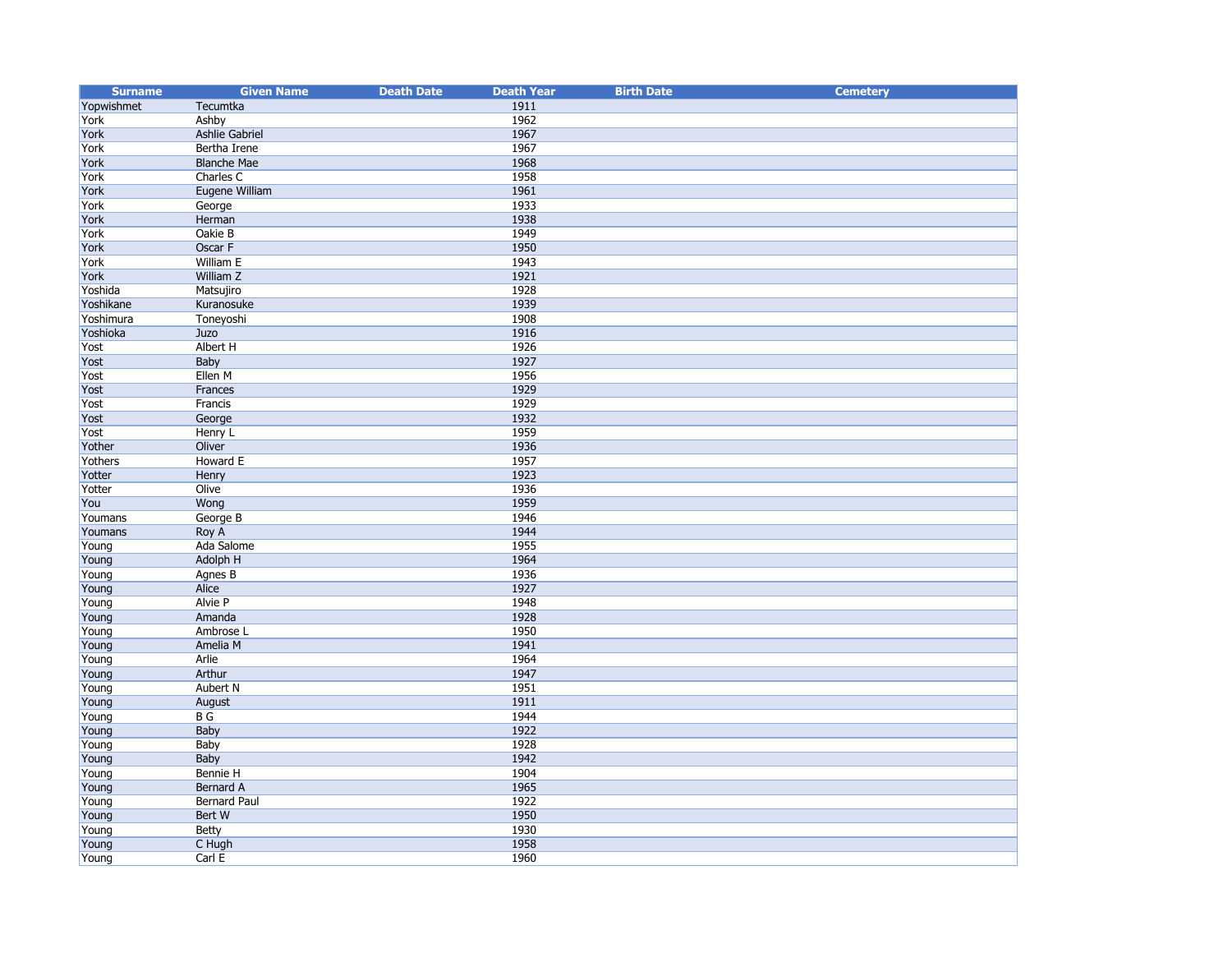| <b>Surname</b> | <b>Given Name</b>     | <b>Death Date</b> | <b>Death Year</b> | <b>Birth Date</b> | <b>Cemetery</b>                      |
|----------------|-----------------------|-------------------|-------------------|-------------------|--------------------------------------|
| Young          | Carolyn Stephens      |                   | 1938              |                   |                                      |
| Young          | Carolyn Stevens       |                   | 1938              |                   |                                      |
| Young          | Cecil                 |                   | 1941              |                   |                                      |
| Young          | Cecil E               | 4/29/1963         |                   | 1890              | West Hills Memorial Park, Yakima, WA |
| Young          | Clarence              |                   | 1968              |                   |                                      |
| Young          | Clyde T               |                   | 1945              |                   |                                      |
| Young          | Daisy E               |                   | 1960              |                   |                                      |
| Young          | Daisy Edith           |                   | 1960              |                   |                                      |
| Young          | David M               |                   | 1903              |                   |                                      |
| Young          | David M               |                   | 1947              |                   |                                      |
| Young          | <b>Delbert Marion</b> |                   | 1921              |                   |                                      |
| Young          | Donald Darwin         |                   | 1945              |                   |                                      |
| Young          | Donald R              |                   | 1946              |                   |                                      |
| Young          | Earl Lewis            |                   | 1961              |                   |                                      |
| Young          | Ed C                  |                   | 1940              |                   |                                      |
| Young          | Edward A              |                   | 1935              |                   |                                      |
| Young          | Edward C              |                   | 1928              |                   |                                      |
| Young          | Edward C              |                   | 1940              |                   |                                      |
| Young          | Edward J              |                   | 1969              |                   |                                      |
| Young          | Elam Daniel           |                   | 1917              |                   |                                      |
| Young          | Eliza A               |                   | 1915              |                   |                                      |
| Young          | Eliza K               |                   | 1949              |                   |                                      |
| Young          | Elizabeth             | 3/12/1938         |                   | 18 May 1882       | Zillah City Cemetery, Zillah, WA     |
| Young          | Elizabeth             |                   | 1969              |                   |                                      |
| Young          | Elizabeth Ann         |                   | 1943              |                   |                                      |
| Young          | Elva                  |                   | 1956              |                   |                                      |
| Young          | Elvira A              |                   | 1910              |                   |                                      |
| Young          | Emily                 |                   | 1968              |                   |                                      |
| Young          | Esta                  |                   | 1945              |                   |                                      |
| Young          | Ethel M               |                   | 1968              |                   |                                      |
| Young          | Ethzelda              |                   | 1926              |                   |                                      |
| Young          | Eugene Lee            |                   | 1968              |                   |                                      |
| Young          | Everett               |                   | 1949              |                   |                                      |
| Young          | Fannie C              |                   | 1955              |                   |                                      |
| Young          | Faye Irene            |                   | 1922              |                   |                                      |
| Young          | Frank E               |                   | 1937              |                   |                                      |
| Young          | Frank Leslie          |                   | 1947              |                   |                                      |
| Young          | Frank T               |                   | 1940              |                   |                                      |
| Young          | Frank Thomas          |                   | 1939              |                   |                                      |
| Young          | Franklin Calvin       |                   | 1924              |                   |                                      |
| Young          | Fred                  |                   | 1937              |                   |                                      |
| Young          | Frederick Moody       |                   | 1958              |                   |                                      |
| Young          | Garfield W            |                   | 1955              |                   |                                      |
| Young          | George                |                   | 1956              |                   |                                      |
| Young          | George A              |                   | 1968              |                   |                                      |
| Young          | George C              |                   | 1968              |                   |                                      |
| Young          | George Michael        |                   | 1952              |                   |                                      |
| Young          | George O              |                   | 1946              |                   |                                      |
| Young          | Gerald A              |                   | 1961              |                   |                                      |
| Young          | Gertrude              |                   | 1965              |                   |                                      |
| Young          | Glenn Bertram         |                   |                   | 1942              |                                      |
| Young          | Gordon                |                   | 1921              |                   |                                      |
| Young          | Gordon E              |                   | 1914              |                   |                                      |
| Young          | Gussie A              |                   | 1910              |                   |                                      |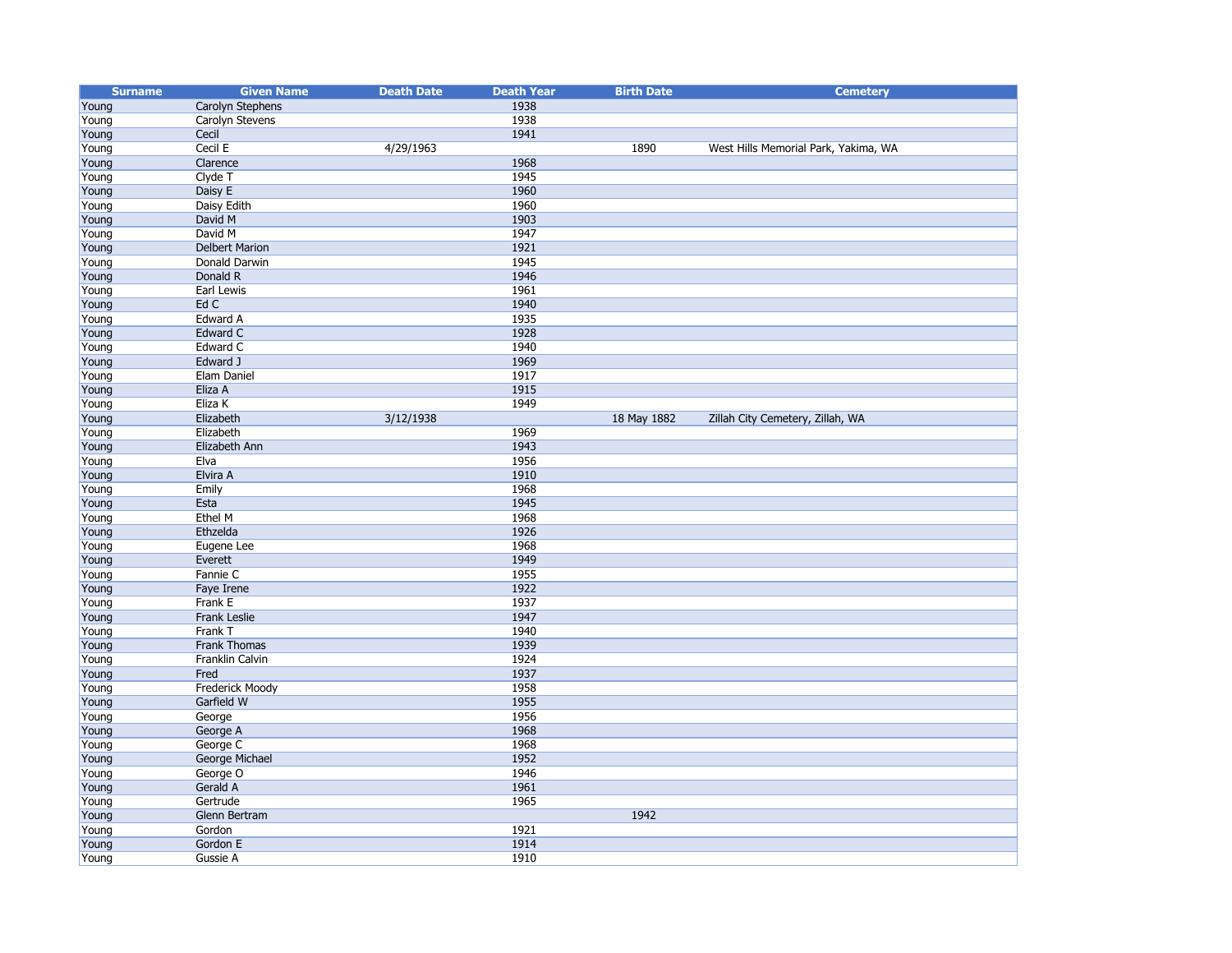| <b>Surname</b> | <b>Given Name</b>       | <b>Death Date</b> | <b>Death Year</b> | <b>Birth Date</b> | <b>Cemetery</b>                      |
|----------------|-------------------------|-------------------|-------------------|-------------------|--------------------------------------|
| Young          | Harold Vincent          |                   | 1955              |                   |                                      |
| Young          | Harriet                 |                   | 1957              |                   |                                      |
| Young          | <b>Harriet Stephens</b> |                   | 1916              |                   |                                      |
| Young          | Harry Alden             |                   | 1921              |                   |                                      |
| Young          | Harry Alfred            |                   | 1934              |                   |                                      |
| Young          | Harry William           |                   | 1932              |                   |                                      |
| Young          | Harvey Lewis            |                   | 1967              |                   |                                      |
| Young          | Helen                   |                   | 1918              |                   |                                      |
| Young          | Hester I                |                   | 1966              |                   |                                      |
| Young          | Homer Arnold            |                   | 1940              |                   |                                      |
| Young          | Homer G                 |                   | 1969              |                   |                                      |
| Young          | Howard Allen            |                   | 1924              |                   |                                      |
| Young          | Howard F                |                   | 1960              |                   |                                      |
| Young          | Irvin                   |                   | 1952              |                   |                                      |
| Young          | Isaac P                 |                   | 1964              |                   |                                      |
| Young          | James                   |                   | 1920              |                   |                                      |
| Young          | James C                 |                   | 1940              |                   |                                      |
| Young          | James H                 |                   | 1944              |                   |                                      |
| Young          | James M                 |                   | 1941              |                   |                                      |
| Young          | James Watt              |                   | 1920              |                   |                                      |
| Young          | Janet                   |                   | 1952              |                   |                                      |
| Young          | Jemima C                |                   | 1966              |                   |                                      |
| Young          | Jennie Eliza            |                   | 1957              |                   |                                      |
| Young          | Jerry S                 |                   | 1922              |                   |                                      |
| Young          | Jessie C                |                   | 1934              |                   |                                      |
| Young          | Jimmie                  |                   | 1935              |                   |                                      |
| Young          | John Bruce              |                   | 1964              |                   |                                      |
| Young          | John Henry              |                   | 1935              |                   |                                      |
| Young          | John M                  |                   | 1938              |                   |                                      |
| Young          | John S                  |                   | 1920              |                   |                                      |
| Young          | John Sherman            |                   | 1948              |                   |                                      |
| Young          | John W                  | 8/30/1961         |                   | 14-Dec-00         | West Hills Memorial Park, Yakima, WA |
| Young          | Joseph                  |                   | 1957              |                   |                                      |
| Young          | Kristine Ann            |                   | 1966              |                   |                                      |
| Young          | L Dean                  |                   | 1958              |                   |                                      |
| Young          | Laura James             |                   | 1963              |                   |                                      |
| Young          | Laverne Hunter          |                   | 1946              |                   |                                      |
| Young          | Lay                     |                   | 1901              |                   |                                      |
| Young          | Leila Mae               |                   | 1949              |                   |                                      |
| Young          | Lewis O                 |                   | 1963              |                   |                                      |
| Young          | Lila Belle              |                   | 1957              |                   |                                      |
| Young          | Logan L                 |                   | 1964              |                   |                                      |
| Young          | Loy                     |                   | 1901              |                   |                                      |
| Young          | Lynwood                 |                   | 1966              |                   |                                      |
| Young          | Lynwood K               |                   | 1965              |                   |                                      |
| Young          | Maggie                  |                   | 1963              |                   |                                      |
| Young          | Manley A                |                   | 1965              |                   |                                      |
| Young          | Margaret                |                   | 1955              |                   |                                      |
| Young          | Marie N                 | 12/2/1962         |                   | 28-Oct-14         | Calvary Cemetery, Yakima, WA         |
| Young          | Marie W                 |                   | 1931              |                   |                                      |
| Young          | Martha                  |                   | 1936              |                   |                                      |
| Young          | Martha                  |                   | 1945              |                   |                                      |
| Young          | Martha H                |                   | 1900              |                   |                                      |
| Young          | Martha W                |                   | 1900              |                   |                                      |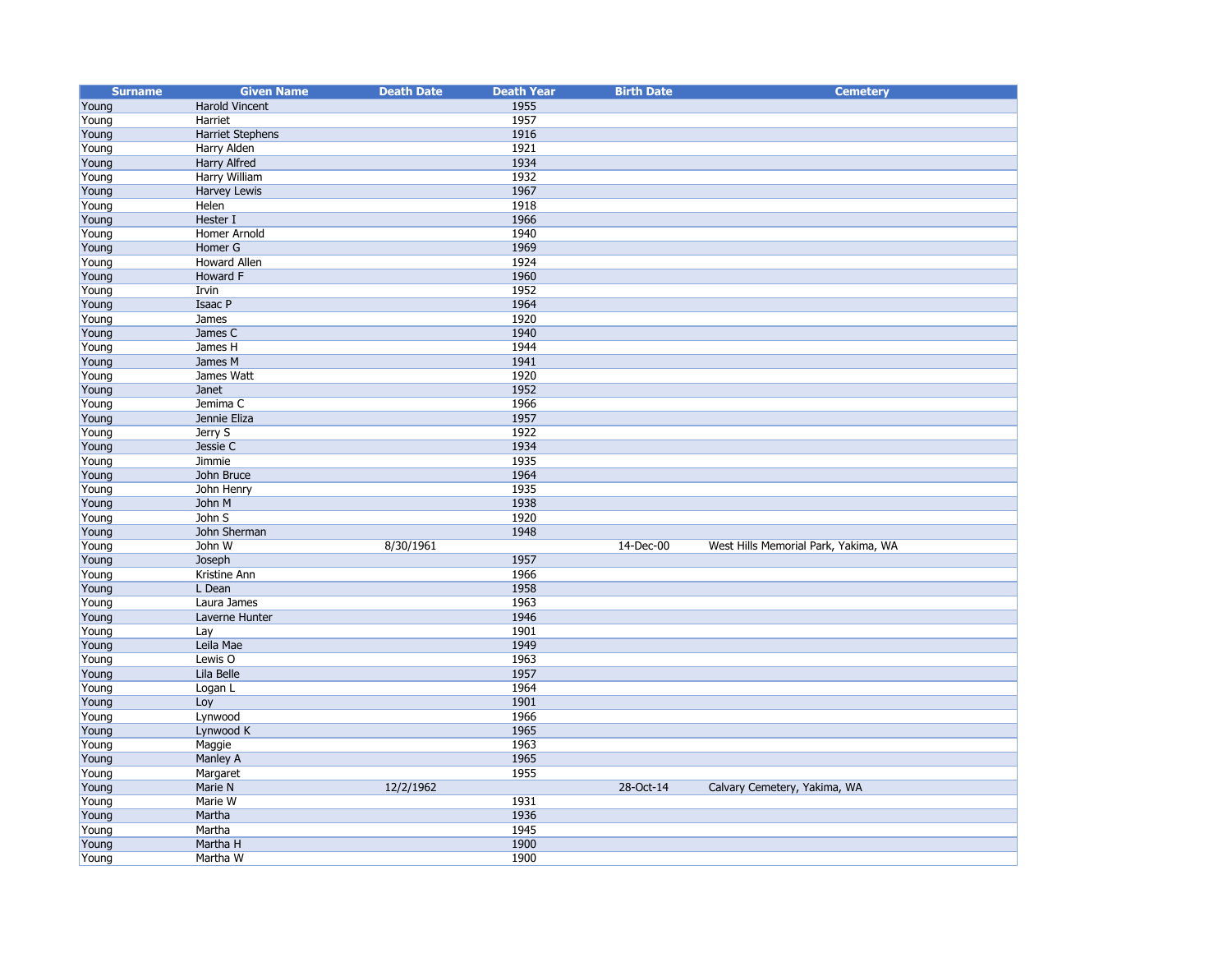| <b>Surname</b> | <b>Given Name</b>     | <b>Death Date</b> | <b>Death Year</b> | <b>Birth Date</b> | <b>Cemetery</b> |
|----------------|-----------------------|-------------------|-------------------|-------------------|-----------------|
| Young          | Mary                  |                   | 1969              |                   |                 |
| Young          | Mary E                |                   | 1957              |                   |                 |
| Young          | Mary H                |                   | 1933              |                   |                 |
| Young          | Mary Jane             |                   | 1953              |                   |                 |
| Young          | Maudie Lee            |                   | 1962              |                   |                 |
| Young          | Mildred Margaret      |                   | 1929              |                   |                 |
| Young          | Minnie                |                   | 1921              |                   |                 |
| Young          | Minnie B              |                   | 1935              |                   |                 |
| Young          | Minnie E              |                   | 1940              |                   |                 |
| Young          | Minnie M              |                   | 1940              |                   |                 |
| Young          | Moses                 |                   | 1932              |                   |                 |
| Young          | Moses William         |                   | 1967              |                   |                 |
| Young          | Myrtle Stella         |                   | 1943              |                   |                 |
| Young          | Nada W                |                   | 1946              |                   |                 |
| Young          | Nedra                 |                   | 1946              |                   |                 |
| Young          | Nedra J               |                   | 1946              |                   |                 |
| Young          | <b>Nellie</b>         |                   | 1900              |                   |                 |
| Young          | <b>Nellie Bly</b>     |                   | 1954              |                   |                 |
| Young          | <b>Nellie Bly</b>     |                   | 1964              |                   |                 |
| Young          | Nelson                |                   | 1908              |                   |                 |
| Young          | Norman D              |                   | 1949              |                   |                 |
| Young          | Obeline               |                   | 1927              |                   |                 |
| Young          | Oliver L              |                   | 1968              |                   |                 |
| Young          | Patrick Louis         |                   | 1954              |                   |                 |
| Young          | Paul J                |                   | 1935              |                   |                 |
| Young          | Paul Robert           |                   | 1926              |                   |                 |
| Young          | Philip S              |                   | 1948              |                   |                 |
| Young          | Ramona L              |                   | 1961              |                   |                 |
| Young          | Raymond               |                   | 1934              |                   |                 |
| Young          | Rosa K                |                   | 1948              |                   |                 |
| Young          | Rose                  |                   | 1952              |                   |                 |
| Young          | Rufus D               |                   | 1907              |                   |                 |
| Young          | Sallie E              |                   | 1923              |                   |                 |
| Young          | Sarah Anna            |                   | 1929              |                   |                 |
| Young          | Steven Arvine         |                   | 1965              |                   |                 |
| Young          | Thomas Frank          |                   | 1920              |                   |                 |
| Young          | Thomas Ray            |                   |                   |                   |                 |
| Young          | <b>Tilford Artie</b>  |                   | 1964              |                   |                 |
| Young          | Twins                 |                   | 1958              |                   |                 |
| Young          | Wallace               |                   | 1924              |                   |                 |
| Young          | Willard E             |                   | 1939              |                   |                 |
| Young          | William               |                   | 1916              |                   |                 |
| Young          | William               |                   | 1933              |                   |                 |
| Young          | William               |                   | 1941              |                   |                 |
| Young          | William B (Mrs)       |                   | 1931              |                   |                 |
| Young          | <b>William Basil</b>  |                   | 1967              |                   |                 |
| Young          | <b>William Daniel</b> |                   | 1961              |                   |                 |
| Young          | William H             |                   | 1931              |                   |                 |
| Young          | William H             |                   | 1940              |                   |                 |
| Young          | William H             |                   | 1952              |                   |                 |
| Young          | William H             |                   | 1964              |                   |                 |
| Young          | William O             |                   | 1952              |                   |                 |
| Young          | William R             |                   | 1928              |                   |                 |
| Young          | William S             |                   | 1918              |                   |                 |